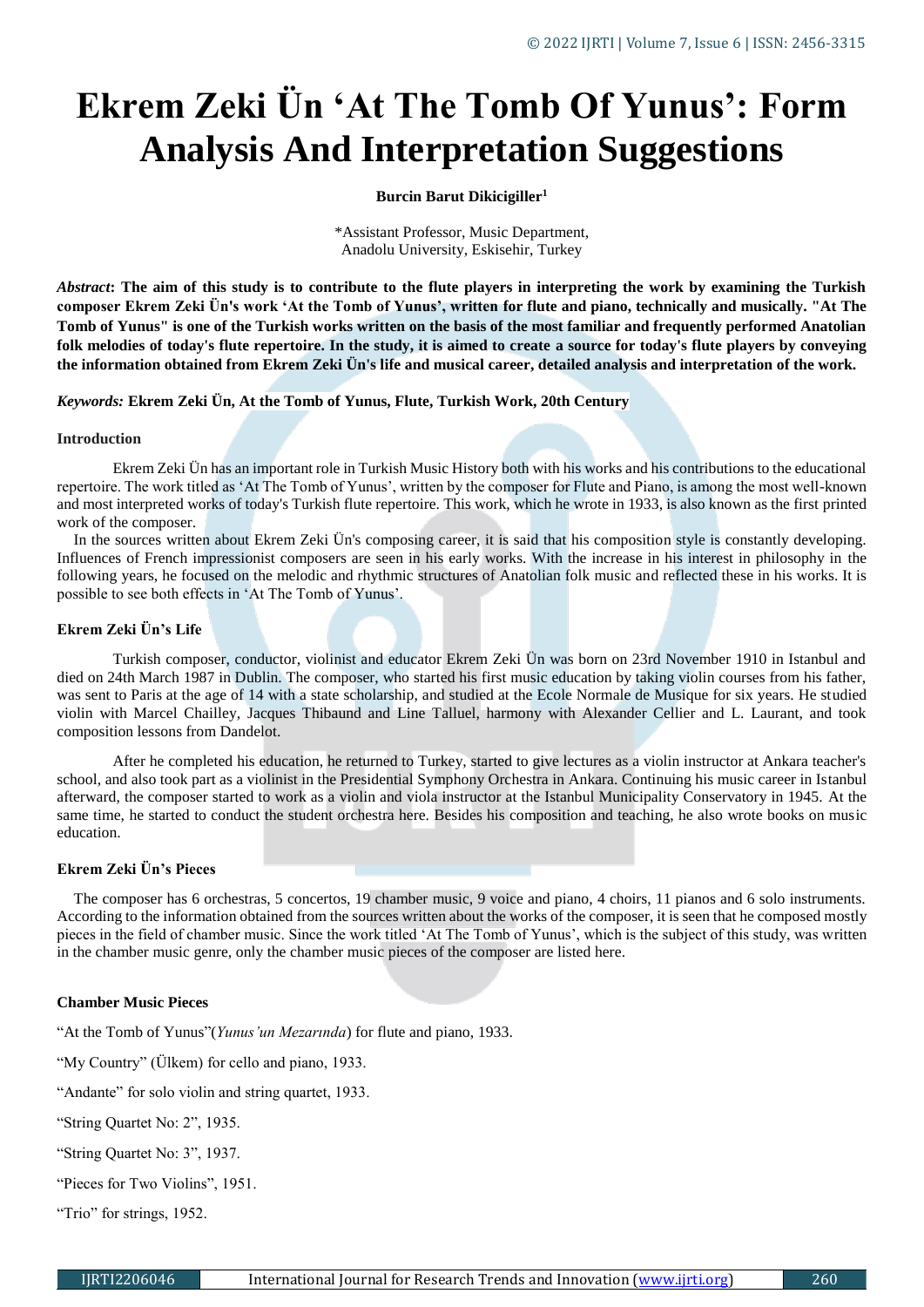"Oboe Quartet", 1954. "Duo" for two violins, 1959. "Sonata" for violin and piano, 1963. "Balkan Music (Balkan Havaları)" for string quartet, 1964. "Oynak" for string quartet. "Sonata" for oboe and piano, 1971. "Söyleşi" for oboe and clarinet, 1977. "Sonatina" for oboe and piano, 1973. "Trio" for oboe, clarinet and piano, 1979. "Sözsüz Türkü" for cello and piano, 1980. "Disharmony" for two guitars, 1982. "Duo" for violin and viola, 1985.

## **At The Tomb of Yunus (***Yunus'un Mezarında***) Form Analysis**

The piece is written in binary form, which is one of the most common forms in folk music. It can be said that the piece, which sounds like B minor, was actually written in the dorian mode or, more accurately, in the Huseyni magam specific to Anatolian folk music, due to its structure based on Anatolian folk melodies. Most of the Anatolian folk songs were written in this tune. The improvisational character expression, which is influential throughout the piece, supports this modal approach. However, it is possible to observe traditional harmony and its functions, especially in the episodes played with piano accompaniment. This modal texture is more effective in free improvisational episodes in which the flute is played solo. Although the flute part of the piece is quite simple but rich, the piano part is written in an extremely rich and technically challenging way (especially some episodes), which is reminiscent of the piano writing of the French impressionist composers.



**Example 1.** Dorian mode ve Huseyni maqam.

The piece begins with an impromptu character theme presented by the flute, named ad libitum, as a solo to support free expression. It is a folk song, and with its pastoral features, it resembles a hoarse elegy. This introduction part, which is one of the sections where the modal effects are heard most, is divided into four parts with big breaths (fermata).

After the introduction part, Lento begins, in which the piano accompanies the music. This is the first section of the piece where the theme is started to be processed with more traditional genre instruments. Although the theme is the same, the rhythmic movement in the piano accompaniment offers a liveliness as if the tempo is accelerated. The effective use of the piano, its rich harmonic structure and timbral richness also play an important role in this effect.

The first section of the piece consists of traditional structures. The theme is first presented in the form of a period, then this period is repeated with variations. These periods, both of which end in an authentic cadence, are connected with the natural (minor) chord of the fifth degree of the scale, rather than with the dominant tonal chord. Still, this is enough to give the effect of cadence. Unlike the first period, the chords of the second period attract attention with their much richer and mysterious (missing seventh chords are common) tone colors.

This is followed by the second theme, which we can call the second theme of the piece, which gives the effect of moving away from the main theme, even though there is no tonal change and it basically preserves the melodic features of the main theme. This theme also consisted of two periods, but the second period expanded to a large extent compared to the size of the piece. It is noteworthy that a real dominant chord was used for the first time in the first period (See Example 2). One reason for this period to expand with extensions is that it will end the first division.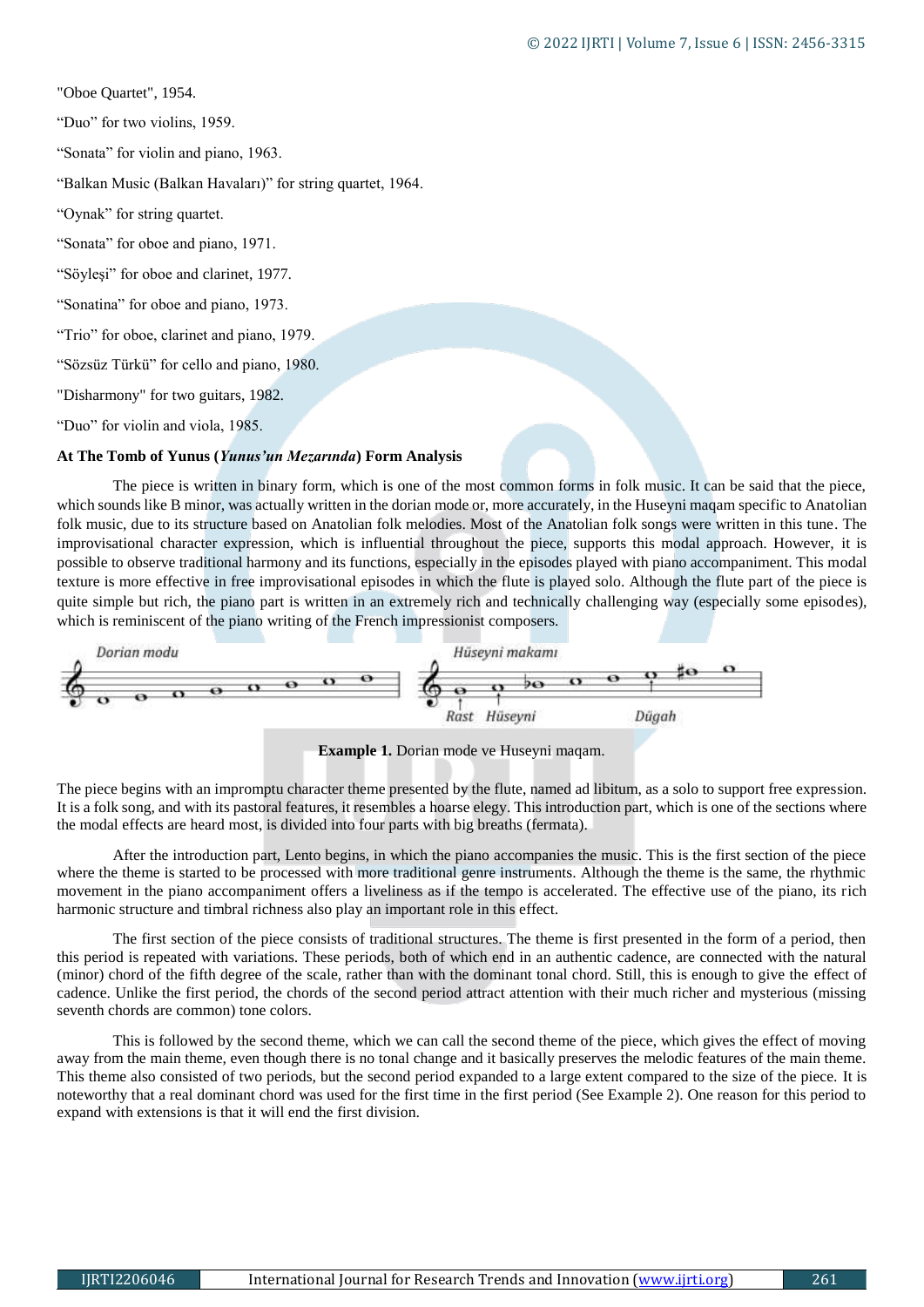

#### **Example 2.** Dominant Chord

After the first division, although it starts with piano accompaniment, there is an episode that we can call the solo cadence, in which the piano is drawn later and which is not very long. This cadence, which sounds like an extension of the first division, also prepares the second division and the new tone (re) presented in the second division.

The second division starts with the freshness of the theme presented on the re axis. Although the whole division is made up of a single period, the phrases of this period are quite large. The first phrase (25–29) expands the phrase by extending the last figure after presenting the theme in a new tone for two measures. Here (in vivo) the striking and expressive arpeggios of the piano add instant excitement to the music and unexpectedly remain in the dominant seventh chord of the si sound. On the basis of this chord, the flute both continues to extend the phrase by presenting again the solo melody at the very beginning of the piece and prepares the return to the main tone that occurs in the next phrase

The second phrase is entirely a diversified re-presentation of the theme in the main tone. But in this phrase it is lengthened by the repetition of the last figure.

| <b>Metres</b>  | Division               | Explanation                                                                                                                                                                                                                                    | <b>Basic Tonal</b><br><b>Structure</b> | Design<br>Symbol |
|----------------|------------------------|------------------------------------------------------------------------------------------------------------------------------------------------------------------------------------------------------------------------------------------------|----------------------------------------|------------------|
| $1 - 21$       | <b>Introduction</b>    | Solo presentation of the theme                                                                                                                                                                                                                 | I                                      |                  |
| $\overline{c}$ | <b>First Division</b>  |                                                                                                                                                                                                                                                | $\bf{l}$                               | $\mathbf{A}$     |
| $2 - 5$        | Period 1:              | It consists of a two-measure premise and a<br>final phrase.                                                                                                                                                                                    | $V_n-I$                                | a                |
| $6 - 9$        | Period 2:              | The diversified repetition of the first<br>period, but its chords have changed and<br>enriched.                                                                                                                                                |                                        | $a^{\prime}$     |
| $10 - 13$      | Period 3:              | The second theme that gives the effect of                                                                                                                                                                                                      | $I-III-I$                              | $\mathbf b$      |
| $14 - 21$      | Period 4:              | a messenger from the first theme. It<br>consists of a two-measure premise and a<br>two-measure final.<br>The longest period of the first division by<br>extensions. It consists of a five-measure<br>premise and a three-measure final phrase. | $I-V-I$                                | $b^{\prime}$     |
| $22 - 24$      | Cadence                | As an extension of the first division and a<br>bridge to the second division.                                                                                                                                                                  | V                                      |                  |
| $25 - 35$      | <b>Second Division</b> |                                                                                                                                                                                                                                                | $III-I$                                | B                |
| $24 - 35$      | Period 5:              | A period consisting of two big phrases.<br>Although its harmonic structure may seem<br>unusual, this is due to the impromptu                                                                                                                   | III                                    | a                |
|                |                        | character episodes of the phrases.                                                                                                                                                                                                             |                                        | $a^{\prime}$     |

#### **Ekrem Zeki Ün, At The Tomb of Yunus (***Yunus'un Mezarında***)**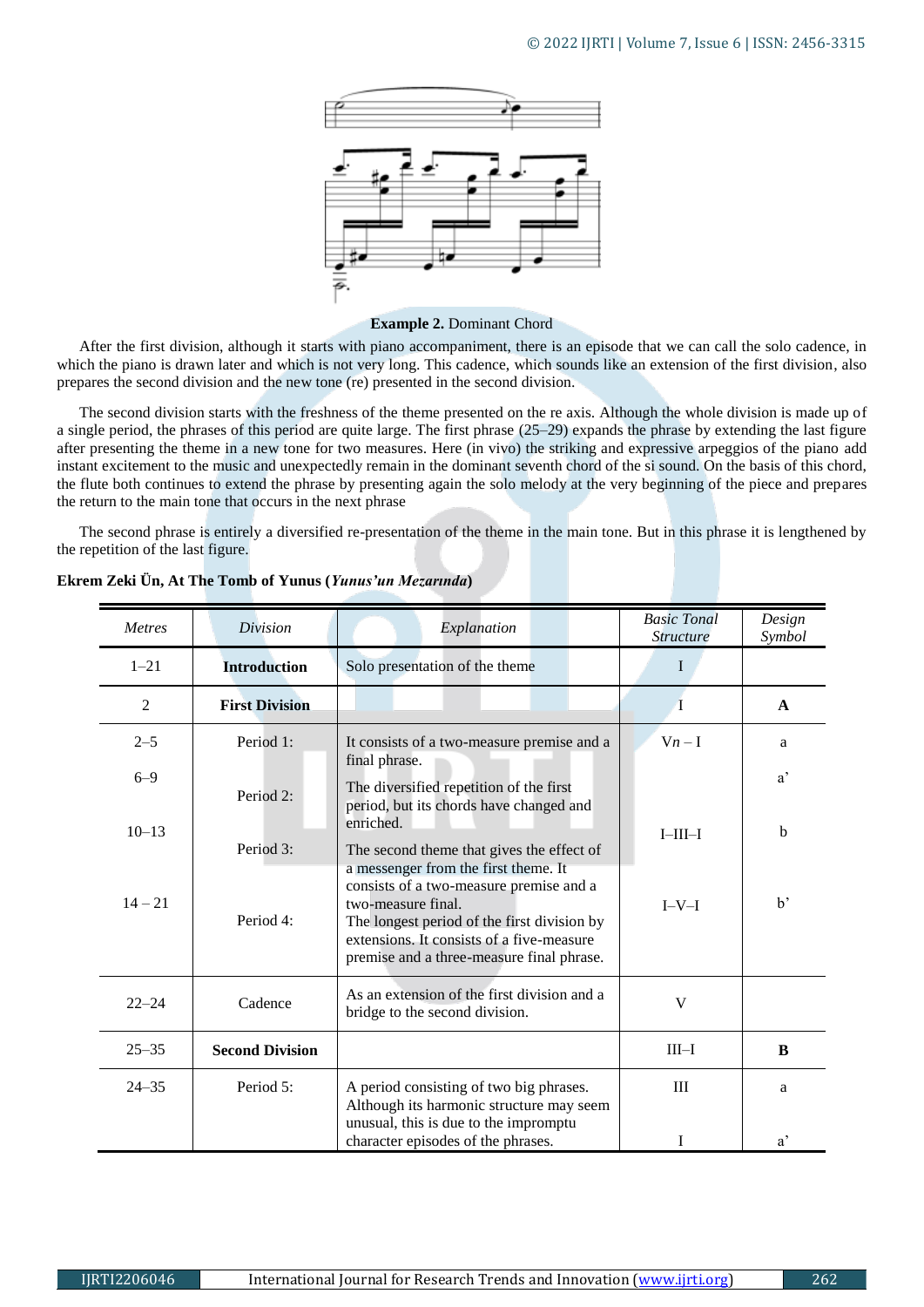## **Interpretation Suggestions**

*Yunus'un Mezarında* 'At The Tomb of Yunus' begins in a pianissimo nuance, with the first octave bass notes of the solo flute. In order to correctly interpret the initial theme heard as an elegy, a broad and highly distinct vibrato supported by a dark tone should be used. Because such episodes are frequently encountered in the piece, it is recommended to study and practice intonation and vibrato in order to accurately reflect the emotion that the composer wants to convey. In addition, in the piece, which is generally structured with long phrases, it is very important to determine the breath positions correctly and to breathe by fully using the diaphragm in these positions so that the phrases are not interrupted and the integrity of the expression is not disrupted. Considering the notation of the piece, it can be seen that the sound limits of the flute partition are not forced, and it is structured with 1st and 2nd Octave notes.

The upper limit for high-pitched sounds is the 3rd octave "c sharp" and the lower limit for the bass sounds is the 1st octave "a" note. For this reason, it can be said that the piece will not force the performer in terms of sound limits.



**Example 3.** Musical Episodes Flute Partition

When we look at the work in general, it is seen that it is not very challenging in terms of finger technique, except for a few episodes. However, it is very difficult to say this for the breathing technique. Phrases that need to be completed in single breath in order to acquire the modal expression can force the performer both in terms of breathing and intonation. Sonority exercises are recommended to overcome these difficulties. The episodes that are challenging for the finger technique are again the part of the strings that require agility, which we can call the cadence played by the flute without accompaniment. Cellular practice is recommended in order to play these episodes fluently and accurately. It will be useful to practice by dividing the episodes then combining them and speed them up with the metronome, starting slowly.



**Example 4.** Technical Episodes Flute Partition

# **Conclusion**

Ekrem Zeki Ün's work *Yunus'un Mezarında* 'At The Tomb of Yunus', composed for flute and piano on the basis of Anatolian folk melodies, is among the pieces most widely performed by Turkish flute players. The piece is very enjoyable for both the performers and the listeners, as it reflects the modal formal features of Turkish music. It is possible to easily reach the records of the piece created by important Turkish flute virtuosos through today's communication networks.

The piece, which offers a wide spectrum to the performer in terms of performance, does not stick to a certain style. This approach is important to understand the rich and emancipating texture of Turkish music. It is observed that, this understanding dominates for most of the pieces written by the composer, apart from his early works.

Ekrem Zeki Ün's piece named *Yunus'un Mezarında* 'At The Tomb of Yunus', which is the subject of the research, has been examined in detail, and the technical analysis and interpretation suggestions of the work have been presented in detail. Thus, the recognition of the work not only by Turkish flute players but also among international flute players is one of the expected results of the study.